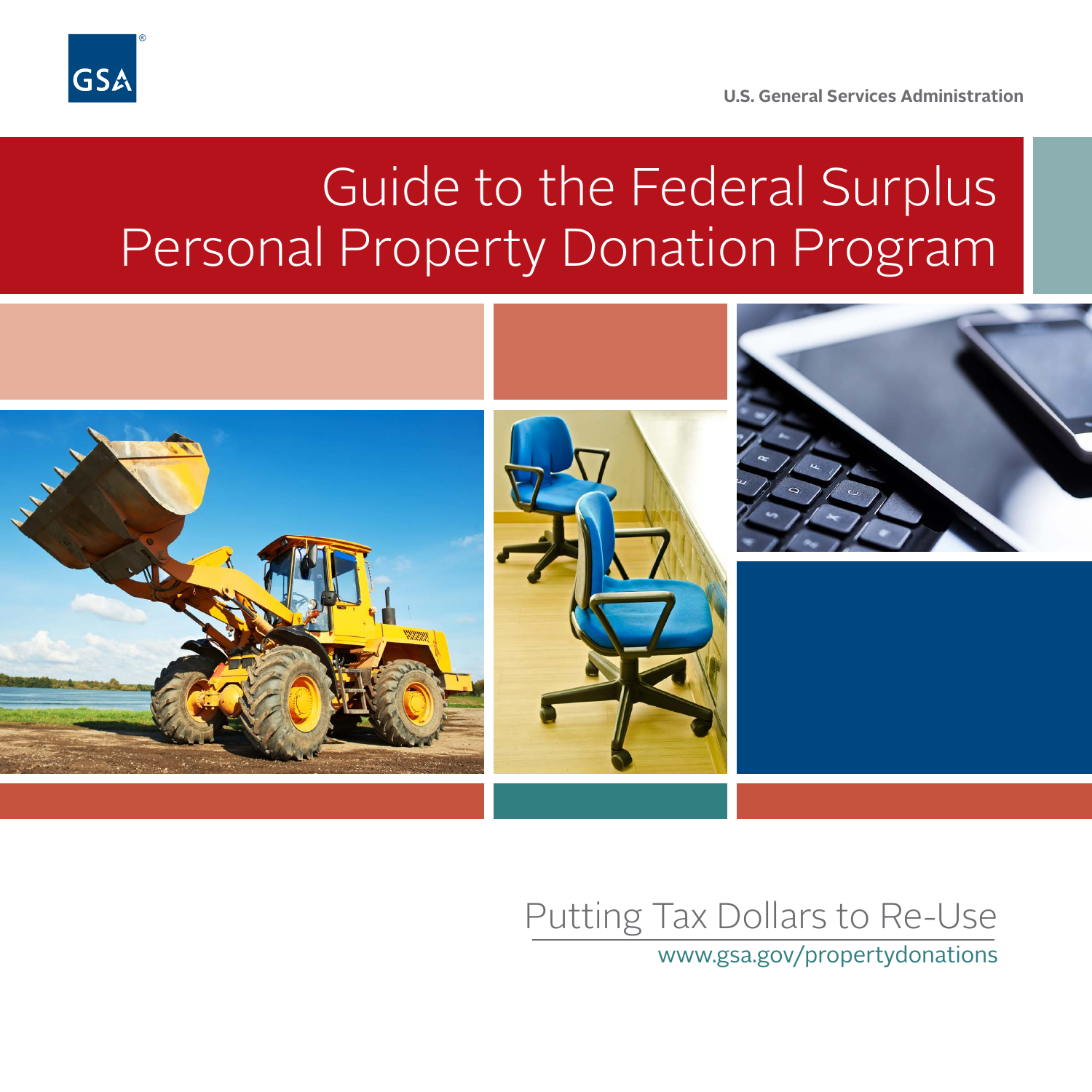



## Benefits of Using Federal Government Surplus

Certain nonfederal organizations are eligible to acquire surplus personal property from the federal government. Surplus personal property, including furniture and hardware, is free of charge, with the donee paying only shipping and related costs. If you become a donee, you can examine surplus property at a State Agency for Surplus Property (SASP) warehouse or, if authorized by the SASP, review the complete inventory of federal surplus property available for transfer on the GSAXcess® website at www.gsaxcess.gov. By working through the SASP in their state, eligible organizations can often obtain needed items with substantial savings.

Though some surplus items made available for donation are in new or unused condition, most items have been used and may be in need of repair. All donated property is offered on an "as is" basis without warranty. As such, making the necessary repairs is the responsibility of the donee, not of the federal government. It is common practice among donees to repair and refurbish items, usually at a dramatically lower cost than acquiring new property.

# BENEFIT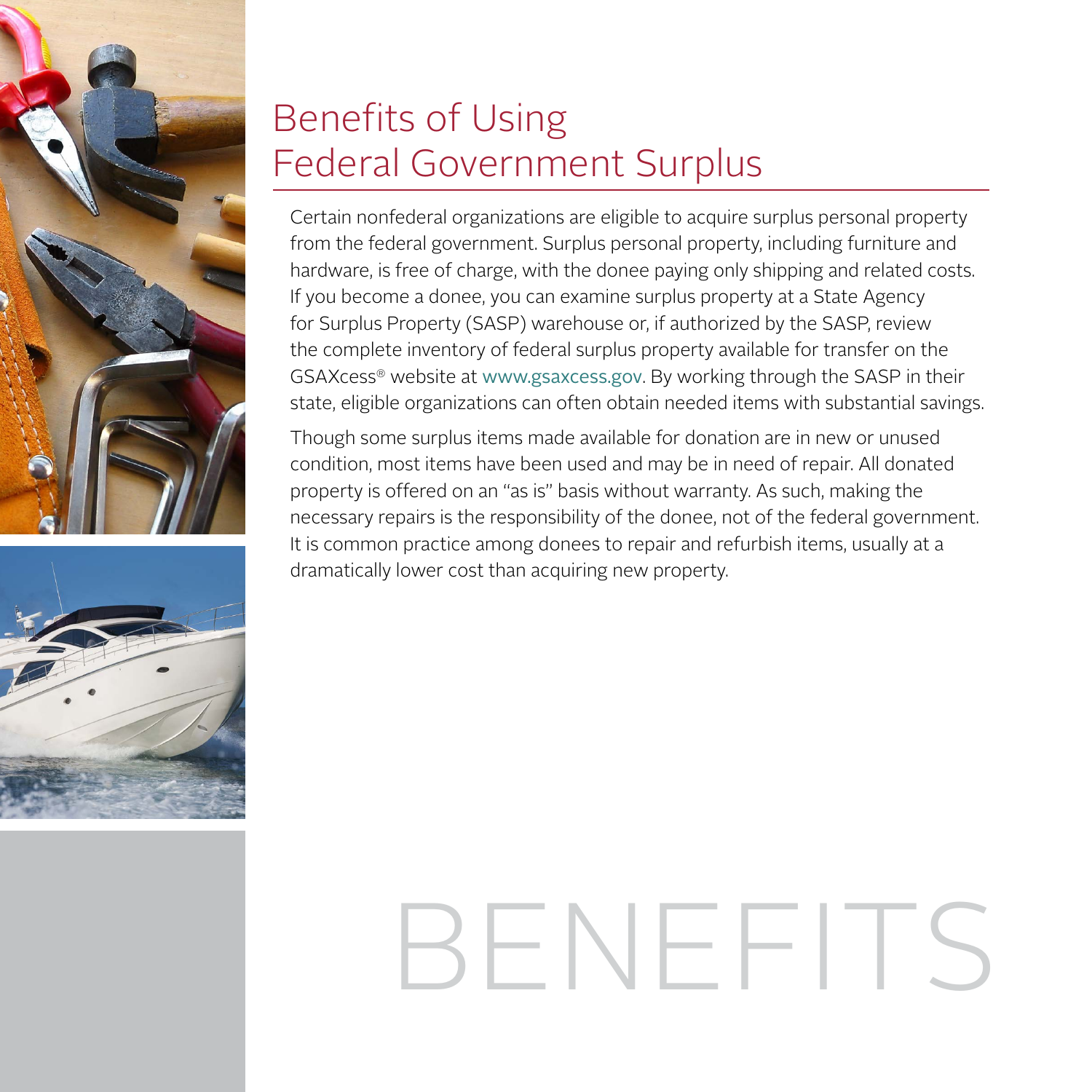## About Federal Surplus Personal Property Donation

The Federal Surplus Personal Property Donation Program enables eligible nonfederal organizations to obtain surplus personal property no longer required by the federal government.

#### Legal Authority

The primary authority for the Federal Surplus Personal Property Donation Program is Title 40 of the United States Code (U.S.C.), Section 549. Implementing regulations are contained in Title 41 Code of Federal Regulations, Section 102-37.

#### Personal Property Defined

Personal property includes all types and categories of property, except land or other real property, certain naval vessels, and records of the federal government. Examples of surplus personal property are

- Communications and electronic equipment, including computers
- Furniture
- Motor vehicles
- Clothing
- Medical supplies and equipment
- Hand and machine tools
- Appliances
- Hardware
- Construction equipment
- **Boats**
- Airplanes
- Office machines and supplies

DONATIONS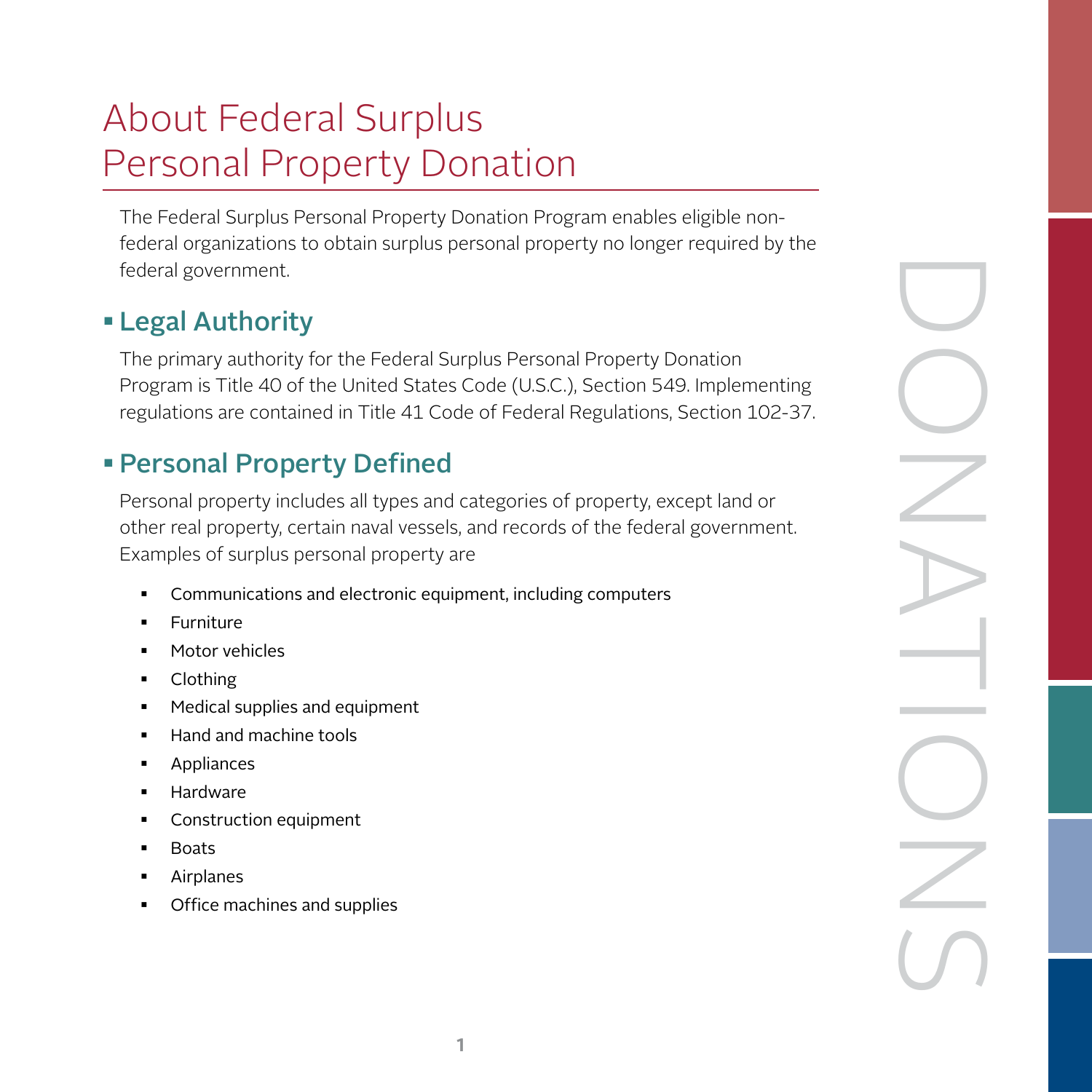



## Eligible Nonfederal Organization Defined

SASPs determine eligibility in accordance with the applicable federal statutes and regulations. The Federal Surplus Personal Property Donation Program is operated by SASPs established by law in each state, the District of Columbia, the U.S. Virgin Islands, Guam, American Samoa, the Commonwealth of Puerto Rico, and the Commonwealth of the Northern Mariana Islands. A listing of SASP points of contact can be found at www.nasasp.org.

## Typically Eligible Organizations

Organizations are eligible; individuals are not. The major categories of eligible participants in the Federal Surplus Personal Property Donation Program include public agencies, nonprofit educational or public health institutions, nonprofit and public programs for the elderly, veterans organizations, service educational activities, and public airports.

#### Public Agencies

Broad categories of public agencies include

- **States**
- Local governments
- Instrumentalities of a state or local government
- Indian tribes on state reservations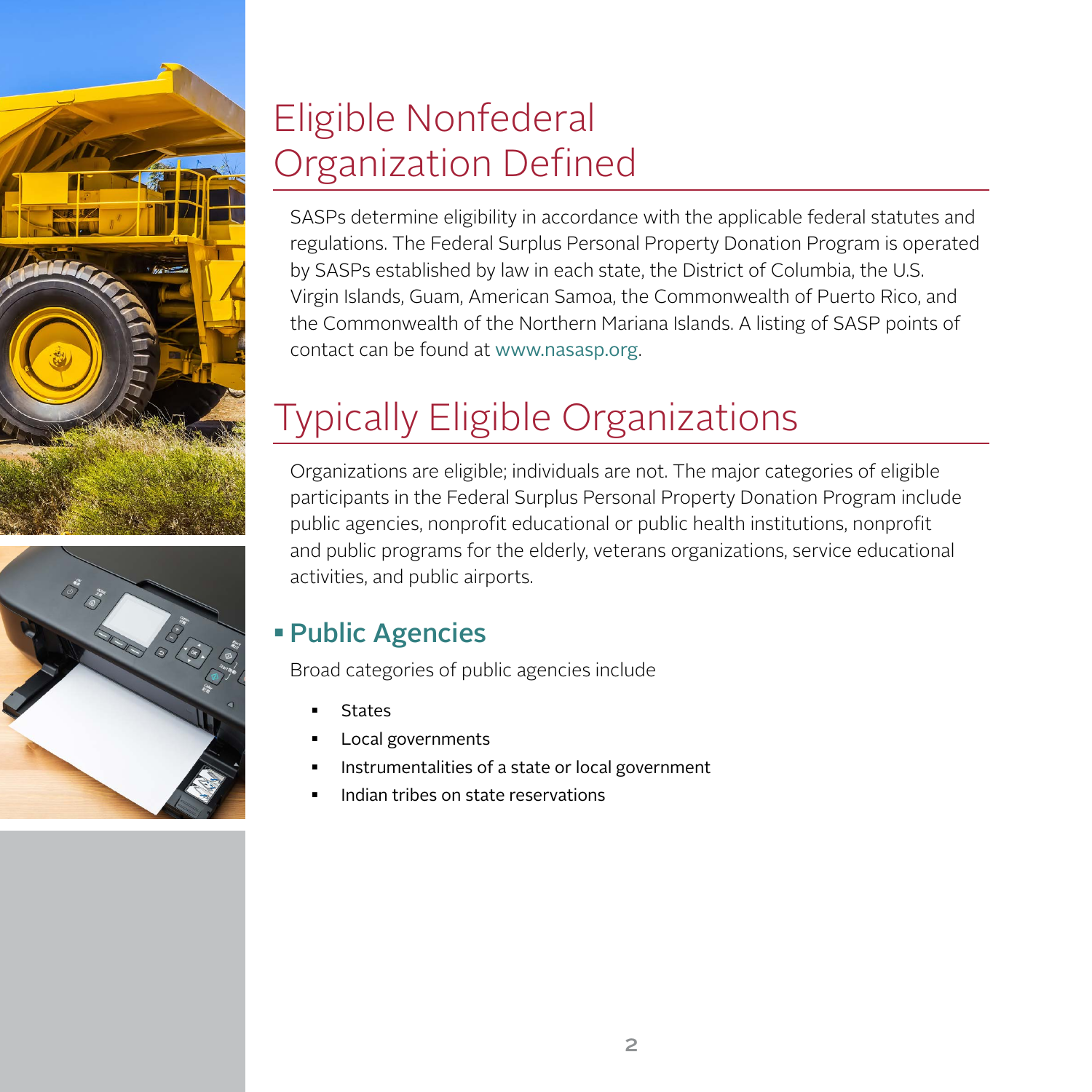#### Nonprofit Educational or Public Health Institutions

A nonprofit organization is one exempt from federal income tax under section 501 of the Internal Revenue Code (26 U.S.C. 501). Examples of public agencies and nonprofit educational or public health institutions are

- Medical institutions, hospitals, clinics, and health centers
- Drug- or alcohol-abuse treatment centers
- Providers of assistance to homeless individuals and impoverished families or individuals
- **Schools, colleges, and universities**
- Schools for the mentally or physically disabled
- Child care centers
- Radio and television stations licensed by the Federal Communications Commission (FCC) as educational radio or educational television stations
- **Museums attended by the public**
- Libraries that serve all residents of a community, district, state, or region free-of-charge
- **Historic light stations**

#### Nonprofit and Public Programs for the Elderly

Section 213 of the Older Americans Act of 1965, as amended (42 U.S.C. 3020d), authorizes donations of surplus property to state or local government agencies or nonprofit organizations or institutions that receive federal funding to conduct programs for older individuals.

ELIGIBILITY<br>ELIGIBILITY

#### Veterans Organizations

Eligible veterans organizations are those whose membership substantially comprises veterans and whose representatives are recognized by the Secretary of Veterans Affairs under 38 U.S.C. 5902. SASPs are authorized to donate property to veterans organizations for purposes of providing services to veterans (as defined in 38 U.S.C. 101).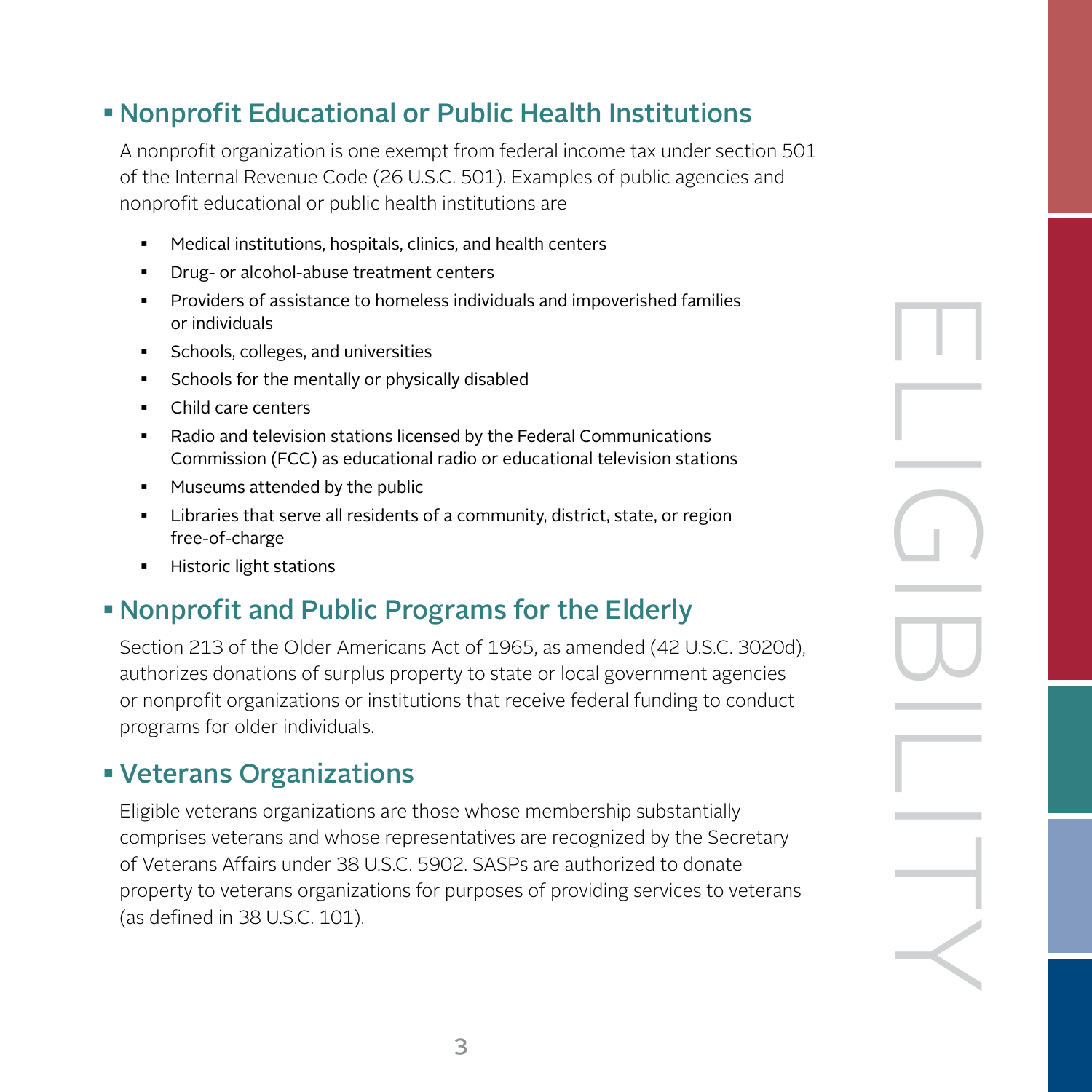



#### Service Educational Activities (SEAs)

SEAs are educational activities of special interest to the Department of Defense (DoD). Established national organizations that are SEAs include

- American Red Cross
- Armed Services YMCA of the USA
- Big Brothers Big Sisters
- Boy Scouts of America
- **Boys & Girls Clubs of America**
- Camp Fire USA
- The Center for Excellence in Education
- Corporation for the Promotion of Rifle Practice and Firearms Safety
- Girl Scouts of the USA
- Little League Baseball, Inc.
- Marine Cadets of America
- Marine Corps League
- National Association for Equal Opportunity in Higher Education
- National Ski Patrol System
- United Service Organizations, Inc.
- United States Olympic Committee
- **U.S. Naval Sea Cadet Corps**
- **Young Marines of the Marine Corps League**

Schools with military training programs – such as military junior colleges, military institutes, high schools with a Junior Reserve Officer Training Corps unit or a National Defense Cadet Corps unit, naval honor schools, and state maritime academies – may also qualify as SEAs.

Only DoD-generated property may be donated to SEAs. General information concerning the designation of schools or organizations as SEAs can be obtained from:

Defense Logistics Agency (DLA-J349) 8725 John K. Kingman Road, Suite 4222 Fort Belvoir, VA 22060-6221 (703) 767-2578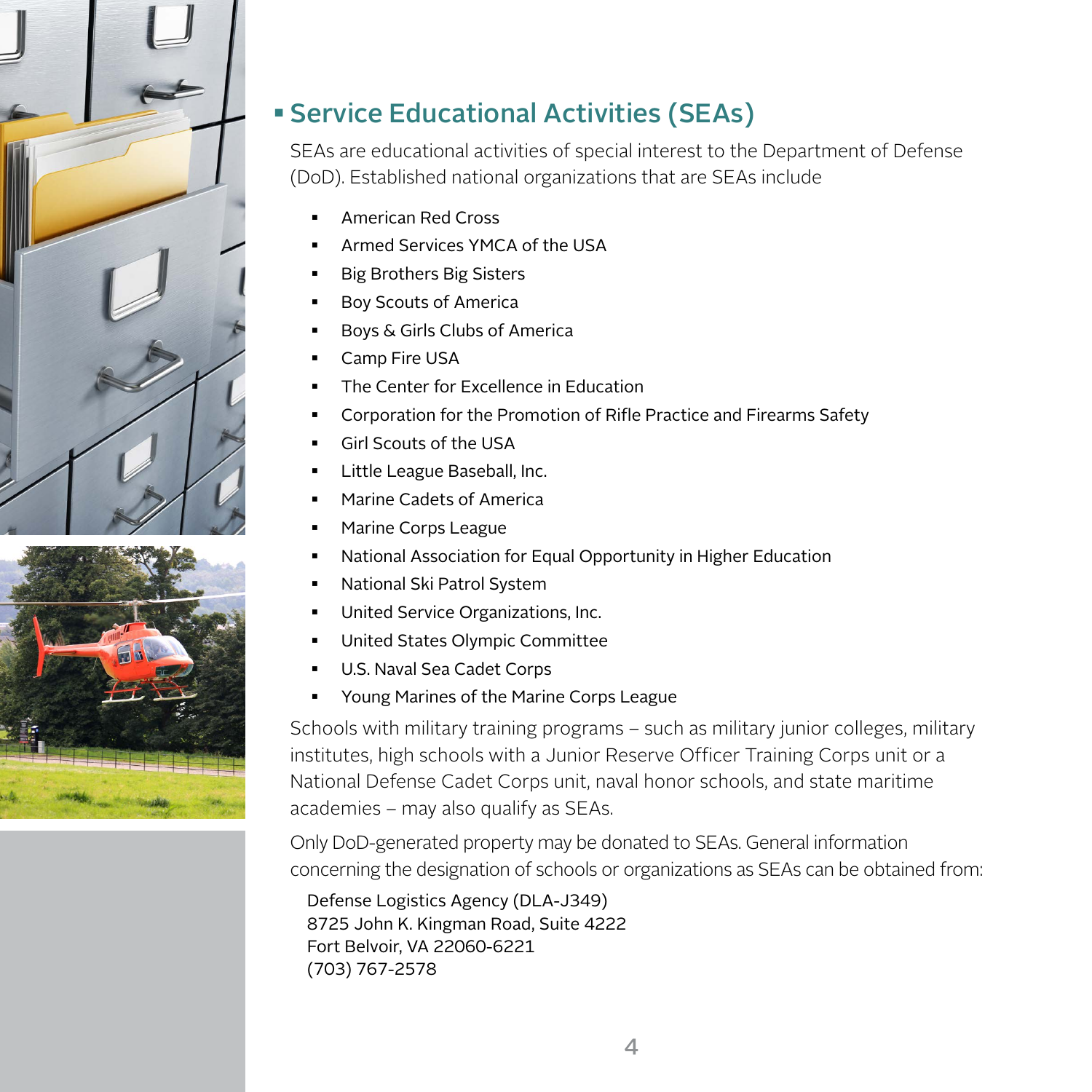#### Public Airports

Generally, public airports are eligible to qualify as donees through SASPs. Additionally, under a separate authority, GSA can approve donations to public airports from a Federal Aviation Administration (FAA) program. For eligibility under the FAA authority, public airports should contact

- **The applicable FAA regional office and**
- Federal Aviation Administration Office of Airport Planning and Programming (APP) 800 Independence Ave., SW Washington, DC 20591



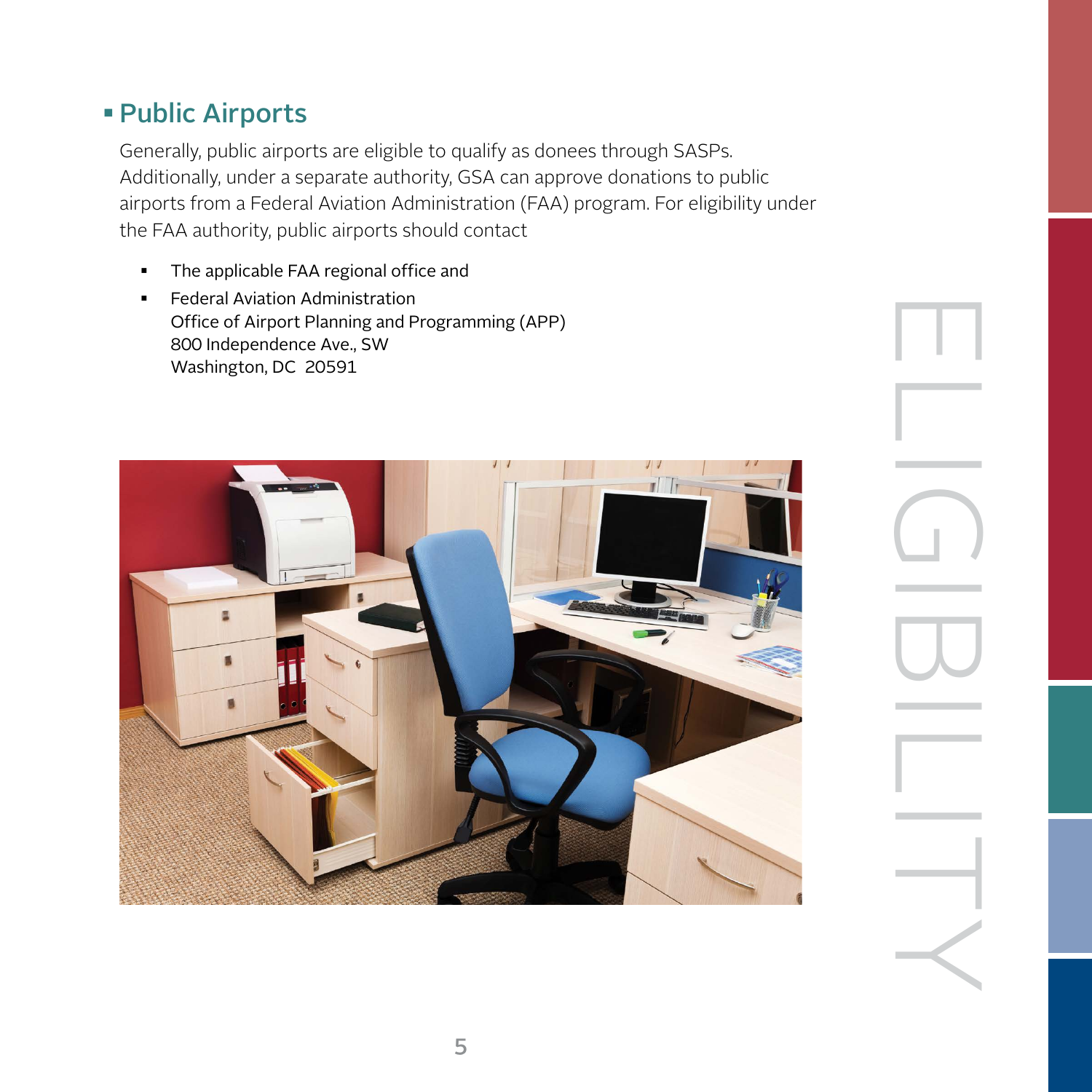



## Finding and Obtaining Surplus Property

You can find out what is available by contacting your SASP. If your SASP maintains a warehouse, you can visit it to view and inspect property available to donees. If what you need is not at the SASP warehouse, you can submit a "want list" to the SASP. In turn, the SASP will search for the property you requested by visiting federal installations that generate surplus property or by searching GSAXcess®. Your SASP may elect to give you authorization to access GSAXcess, which would enable you to conduct computer screening to find out what property is available for transfer. Although you may search for property on your own, the request for property must be made by your SASP.

### Costs

There is no charge for surplus property received through the Federal Surplus Personal Property Donation Program. However, most SASPs operate on a selfsustaining basis, which necessitates charging recipients for handling, shipping, and administrative expenses. Usually, the charges are considerably less than the original acquisition cost of the property.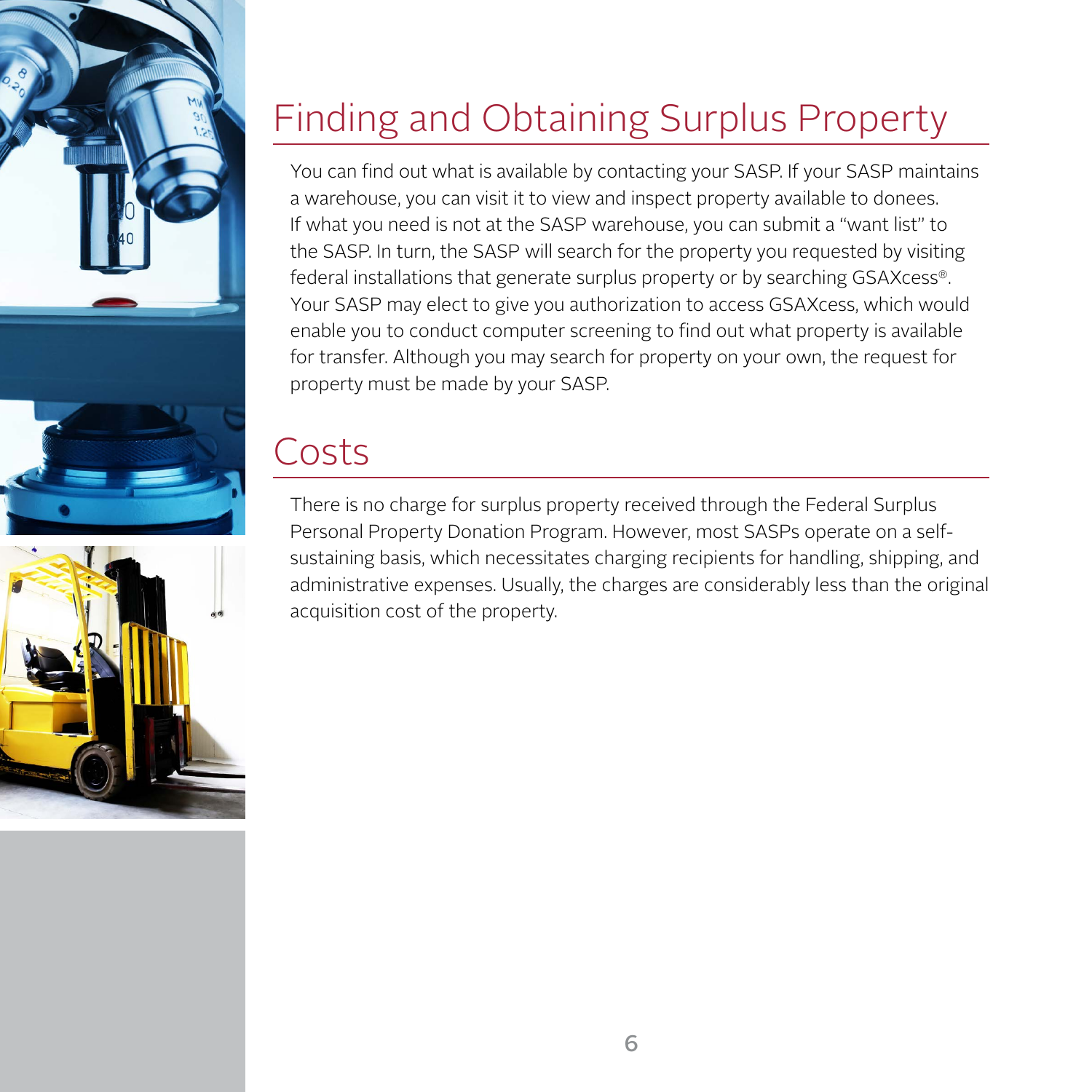## Donee Restrictions

Generally, the donee must agree to place the property into use within their state and within one year of the acquisition and to continue the property's use for

- One year for property with a unit acquisition value of less than \$5,000,
- Eighteen months for passenger motor vehicles or any item of property having a unit acquisition value of \$5,000 or more,
- Five years for aircraft and vessels 50 feet or more in length, and
- In perpetuity for combat-configured aircraft and firearms.

The donee must also agree to operate in compliance with applicable federal nondiscrimination statutes.

A clear title to donated property is not granted until all restriction criteria are met. Violations of any of the conditions or restrictions may require return of the property to the SASP or reimbursement of the fair market value if the property is unable to be recovered.

## For Additional Information

For more information on the Federal Surplus Personal Property Donation Program, visit our website at www.gsa.gov/propertydonations.

To locate your State Agency for Surplus Property, visit www.nasasp.org.

To speak with a GSA Area Property Officer, please visit www.gsa.gov/apo.